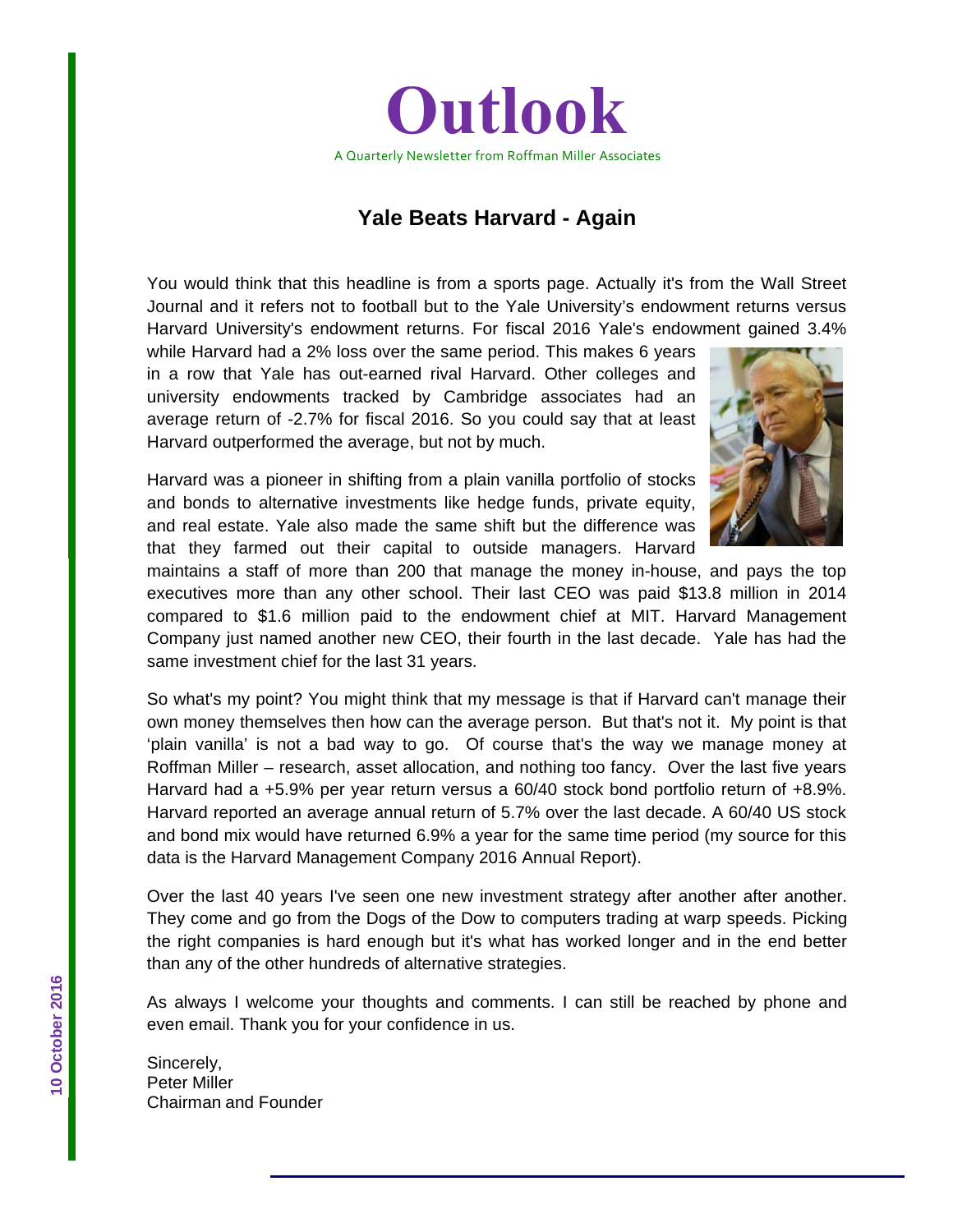# **Power of Attorney – Types that are Frequently Used**

The Power of Attorney (POA) is a useful Financial, Healthcare and Elder-planning tool. The purpose of this legal document is to allow another individual (referred to as an 'agent', 'attorney-in-fact', or 'POA') to act on behalf of an account owner or 'principal.' The agent will typically have the same powers as the account owner, but those powers can be classified as Limited or Full.

Limited Powers of Attorney typically have narrow or specific powers when connected to a brokerage account. Those powers are typically: authority to trade securities, update certain account information (but not address changes), gather information and to speak with the firm about the account. The Limited POA does not have the authority to withdrawal or transfer funds.

In addition to the authority granted in the Limited version, a Full Power of Attorney allows the POA to withdraw funds from an account.

Both versions of the POA documents are available in simple 'fill in the blank' formats from most bank and brokerage companies. The main problem with these versions is that the powers cease to exist when the account owner is incapacitated or declared mentally incompetent. Those are unfortunately the situations where we actually need an agent to get things done on our behalf.

A powerful planning option is the use of the *Durable* Power of Attorney. This is a custom document typically drawn up by your estate planning attorney that allows an agent to act on your behalf and provides that those powers granted to the agent shall not be affected by the subsequent disability or incapacity of the principal or by the lapse of time.

Most powers of attorney become effective immediately upon execution by the principal. If the principal is wary about giving powers immediately upon signing, the principal can draft the POA document in such a way that the powers are not effective until the occurrence of a triggering event, typically the disability of the principal. This is called a *Springing* Durable Power of Attorney. While this is a good option for some, the primary disadvantage is due to the triggering event, where a third party is likely needed to conclusively establish the disability. Therefore, the document should clearly define the term 'disability' and who determines it.

No Power of Attorney document is valid after the principal's death, so this is just one part of a thorough estate and financial plan. As always, please discuss your individual circumstances with your Attorney and we'll work together to find the best way to add a POA to your accounts if necessary.

#### **FRAUD ALERT**

ks<br>Ka

The Federal Trade Commission and the National Association of Realtors® are warning home buyers about an email and wire about upcoming real estate transactions. After figuring out the closing dates, the hacker sends an email to the buyer, posing as the transfer scam. Hackers have been breaking into some consumers' and real estate professionals' email accounts to get information real estate professional or title company. The bogus email says there has been a last minute change to the wiring instructions, and tells the buyer to wire closing costs to a different account. But it's the scammer's account. If the buyer takes the bait, their bank account could be cleared out in a matter of minutes. Often, that's money the buyer will never see again.

If you're buying a home and get an email with money-wiring instructions, STOP. Email is not a secure way to send financial information, and your real estate professional or title company should know that.

What steps can you take to avoid becoming a victim of this scam?

- Before sending any wire, review the applicable invoice and request for wire transfer very thoroughly
- Contact the party who is receiving the wire *by phone* to confirm the wire instructions before sending the wire
- Use a secure messaging system when you are sending wire transfer instructions
- And, of course, always use secure passwords for your email accounts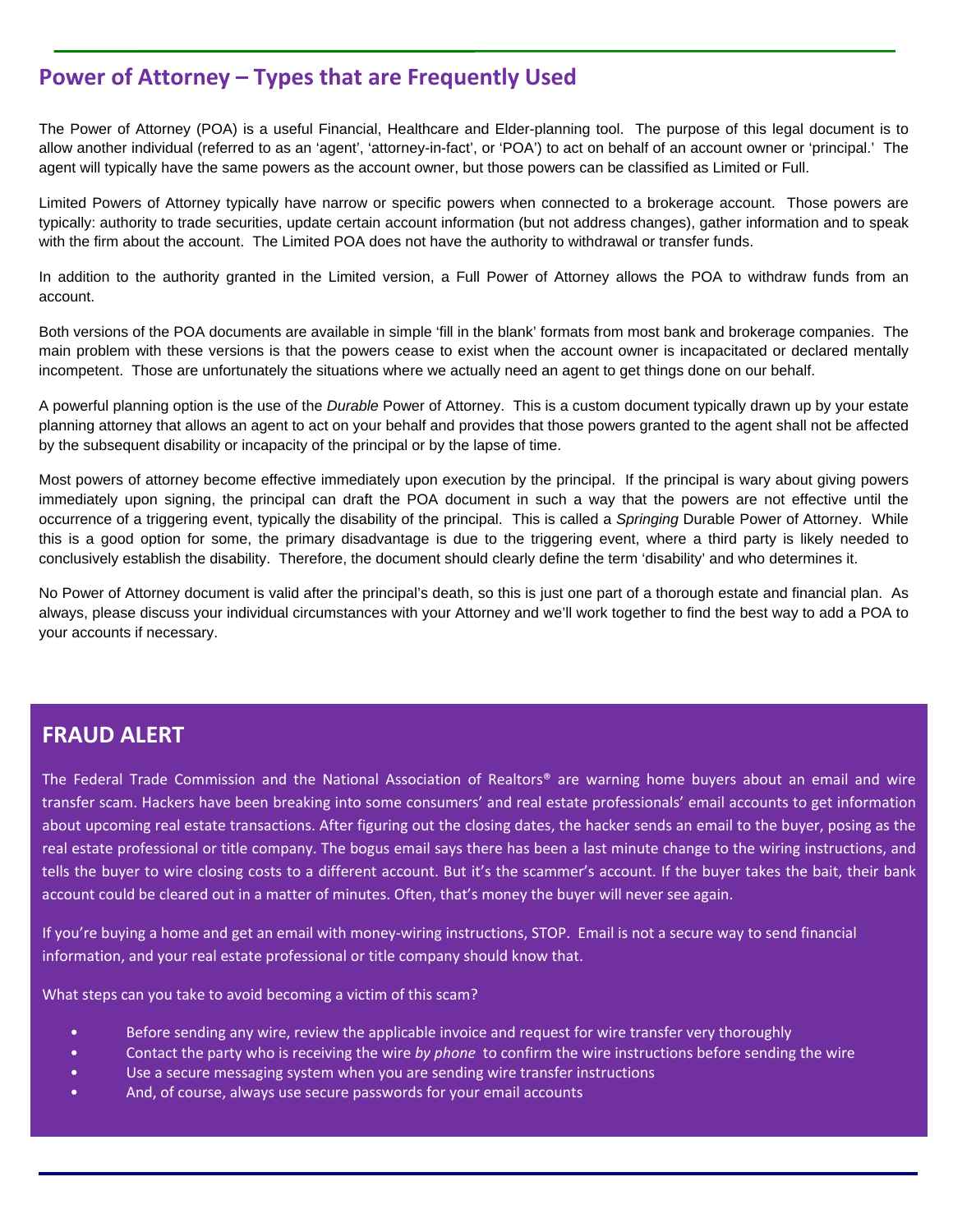# **Apple.. time to Upgrade?**

We've all heard many times that to be a successful investor you need to stay invested through the tough times. To me, 2016 was set up to be one of those tough years: we had the worst start in 100 years for the stock market, and since then the geopolitical scene has been one disaster headline to another from Syria and Russia to North Korea, and even here in the US where the presidential election process seems to be focused more on divisiveness than unity. Strangely, through it all, stock prices in the US have generally held up well.

What's been tough for me this year is finding companies with desirable investment characteristics trading at prices we're willing to pay. Today, more than any time in recent memory, the market is awarding premium prices for stability. Companies like McCormick and Johnson & Johnson almost certainly won't grow very quickly, but they are more likely to grow steadily, stay solvent and pay dividends even through a prolonged financial drought. Those types of companies have seen their stock prices rise appreciably over the past few years. The problem is that it's hard to make money in stocks if you have to pay those premium prices today. There are other companies that have great potential growth, but because of some uncertainty about that growth their stock prices are not fully pricing in their potential.

Let's look at Apple Inc., which as of this writing is the world's most valuable company. The total market capitalization of the company today is approximately \$609 billion. What makes a company so valuable? In this case it's the iPhone. The phones make up about 2/3 of Apple's total annual revenues, and Apple sells roughly 40‐50 million iPhones every quarter (that's about 500,000 iPhones each day). That sounds great until you take a moment to remember your history.

Think back to all the dominant consumer electronics companies over the past 50 years: RCA, Sony, COMPAQ, Dell, Nokia, Blackberry. They all have two things in common – they were the biggest, most popular electronics manufacturing companies of their era. And now, they're not. Today that dominant company is Apple and that worries a lot of people.

I'm not sure how the Apple story will end, but I believe they still have a long way to go. Last year the company had total sales of \$233 billion and a net profit of over \$50 billion. This year they will fall short of that, and that lack of growth is one of the things that worries investors. But I could argue that if profits at Apple fell 10% each year over the next 20 years, the company would earn about \$400billion for investors over that time period. It's not a bad 'worst-case' scenario.

There is great competition today in the connected world of hardware and software. In the past, the hardware manufacturers have all suffered from the commoditization of their products and lost their ability to earn great profits (think personal computers). Apple is a hybrid, providing both hardware and software, and also acting as a gatekeeper to anyone else providing software on their system. Apple is also the relevant and trusted technology brand for a generation of youth who will be technology decision makers in the decades to come, so there is room for their products to serve government and big business, like IBM does today. And of course, there are new horizons – operating systems in automobiles are in their infancy, as are smart homes. These are huge, untapped markets that will generate hardware and software/services revenues for years to come.

Apple will need to continue to innovate in order to stay among the leaders in technology. As an investor or a potential investor, I'd like to see a continued commitment to research and development, but without wasting my money on moonshot projects. I'd also like to see the \$2.28 per share dividend continue to grow (it has grown 30% over the past 3 years) and stock buybacks as appropriate. And finally, I'd like to see Apple enter a new market – if rumors are true and they are designing an electric car, I think they can outsell Tesla in a few short years. For all its headlines, Tesla will sell less than 100,000 vehicles this year. For reference, Ford will sell over 2.5million. Now think about the number of loyal customers that Apple already has – 40 to 50 million every three months! I really have no idea if there is an Apple car in our future but this is an example of a market that has already been disrupted and now needs to be perfected. Keep in mind that the price tag of Ford and Tesla put together would amount to about half of the cash that Apple now holds. The power of Apple's balance sheet leaves them with a lot of flexibility.

It's hard to know what the next move is for a company like Apple. In my portfolio I like the comfort of the companies I mentioned earlier, with more predictable sales and dividends. But I also don't mind paying a modest price, like 13x next year's earnings, for a company with solid management that employs brilliant people who design spectacular products. A well‐built portfolio has room for both.

Mark Frombach